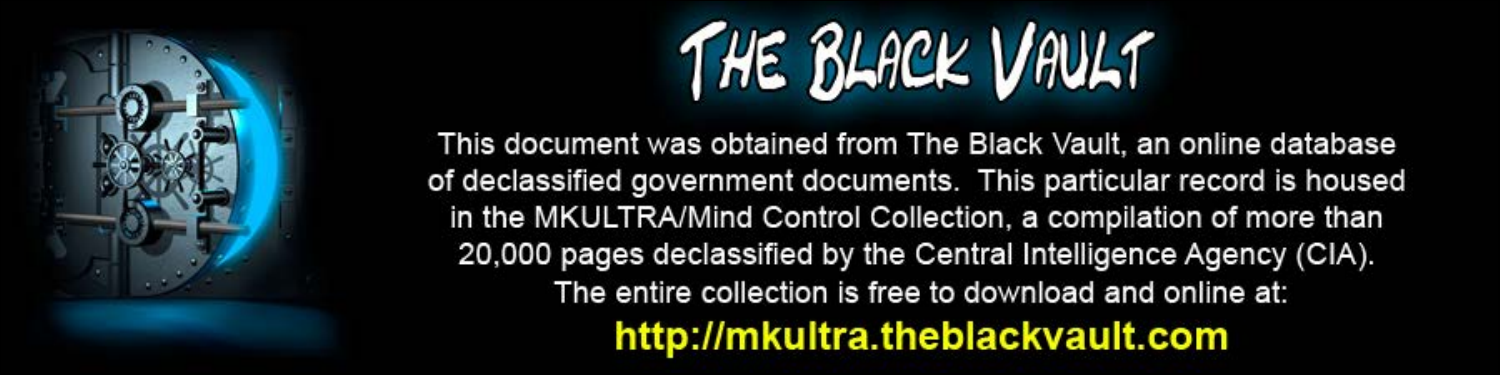## PROELENS FOR DISCUSSION IN PROPOSED

**AREA** 1.

> The cases should be handled in a completely safe area. This area should be near places of confinement of subjects or where suitable facilities are available for holding subjects until ready for Artichoke techniques.

### **HOUSE** 2.

The safe house in which the actual operations will be carrisi out should, if possible, be fairly large -- possibly large enough to accommodate the entire Eluebird team for sleeping purposes and should be stocked with provisions so that the P tean could live in during the Artichoke experimentation. In addition, the house should be of sufficient size to contain living quarters for guards.

WORKING AREA  $3.$ 

> The working area for the actual application of the Artichoke techniques should be two rooms with bath adjoining or nearby. If possible, these rooms should be lit by indirect lighting and the . floors should be covered with rugs. The main operation room should be quite large and more or less in the nature of a large bedroon. These rooms should be on the second floor of any house.

**GUARDS** 

Guard duty must be on a 24-hour basis at least at all times when subjects are on the premises.

#### 5. CHEMICALS

Chemicals will be supplied by the B team unless the field is specifically requested to furnish some items. The chemicals will be the responsibility of the medical staff member of the B team.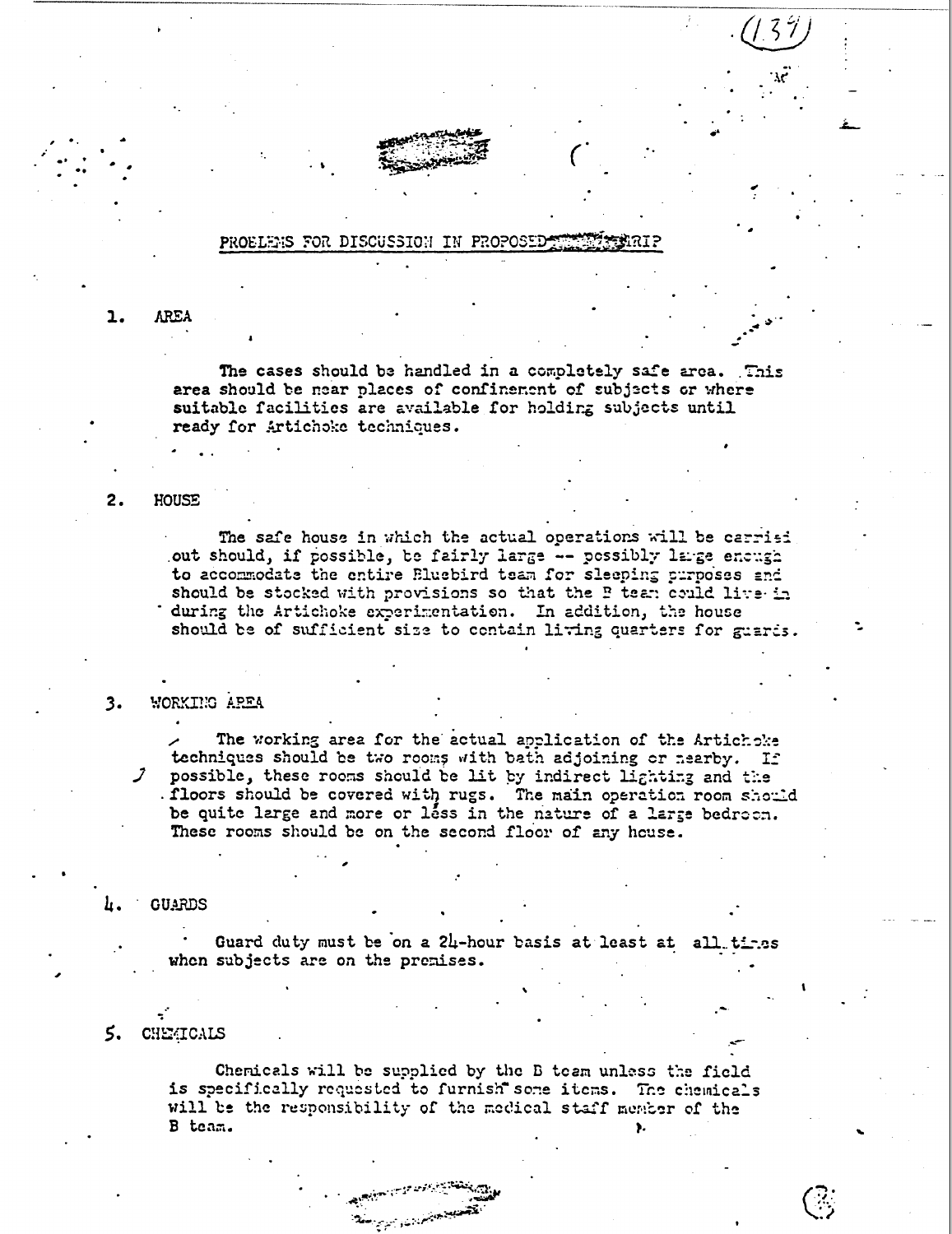## NEDICAL INSTRUMENTS

Medical instruments will be supplied by the E team. They will be the responsibility of the medical staff member of the B team.

> NOTE: Medical instruments and chemicals will either be destroyed or given to the field offices prior to the B team's departure for Headquarters: The only possible exception to this will be standard medical instruments normally carried by a doctor.

### ELECTRONIC EQUIPMENT (Including Recorders)  $7.$

All types of electronic equipment will be supplied by the B team unless the field offices are specifically requested to supply certain items. This equipment will be crated and shipped to the area prior to departure of the B team. In this connection, it is necessary that the B team know in advance the type of current used in the area and other technical details which will be requested prior to departure of the B tean.

8. PHOTOGRAPHIC EQUIPMENT AND SUPPLIES

Photographic equipment; and supplies will be furnished by the B team.

. 9. TEAM PERSONNEL

> At the present time, the B team will probably censist of where the second second in the second second in the second second second second second second second second second second second second second second second second second second second second second second second second se

# 10. REQUIRED THE FOR THE OPERATION

It is estimated that any case will require a minimum of four days. This will include basic preparation, any necessary polygraph work, general testing, and the actual operation. Duration of cases depends upon many factors and offenet be easily catimated.

౼2౼<br><sup>౿౿౹౾</sup>౼౼<sup>ౚ</sup>ౙౙౣ౼

 $\mathbf{a}$